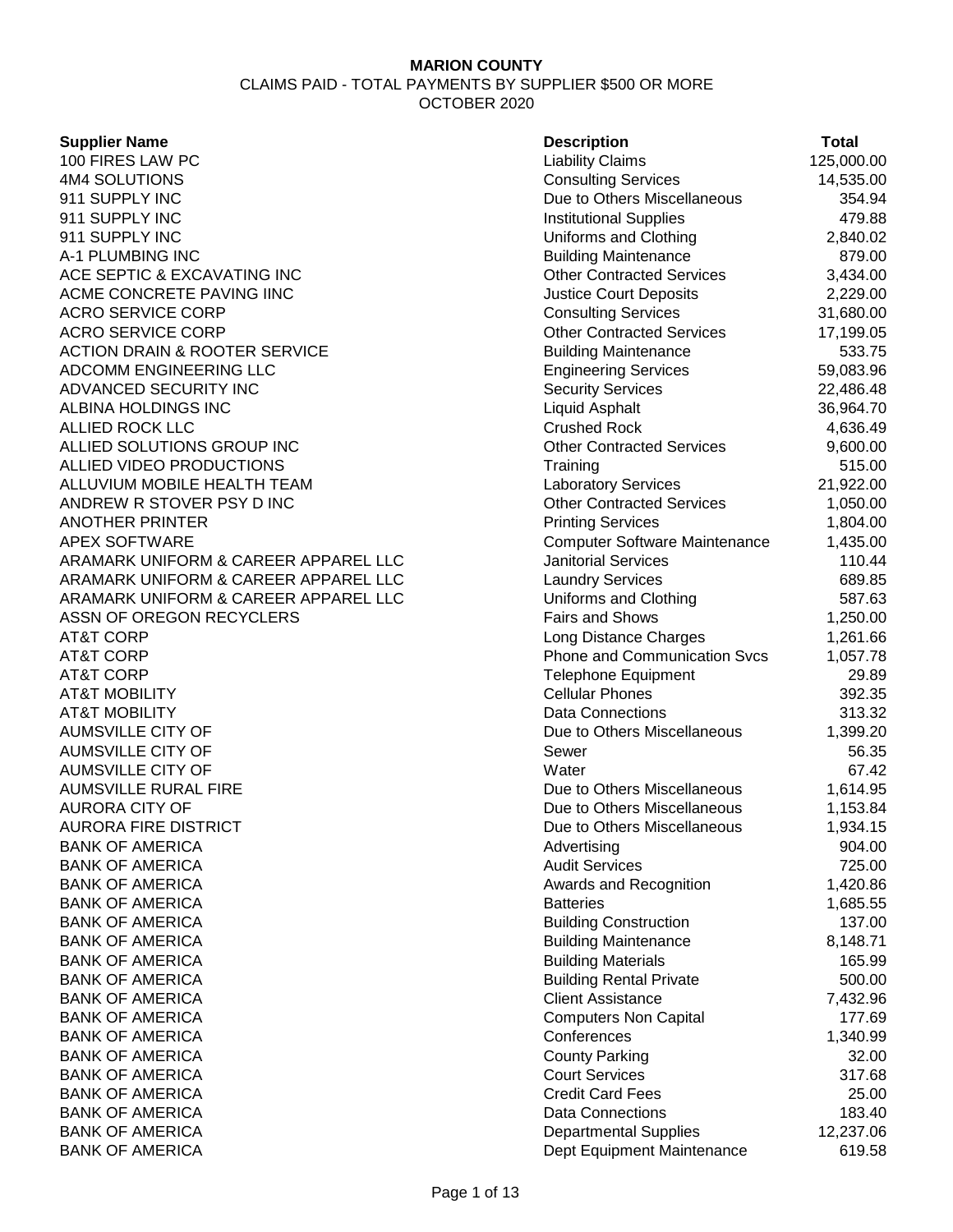### **Supplier Name**

**BANK OF AMERICA** BANK OF AMERICA **BANK OF AMERICA** BANK OF AMERICA BANK OF AMERICA **BANK OF AMERICA BANK OF AMERICA BANK OF AMERICA BANK OF AMERICA BANK OF AMERICA BANK OF AMERICA BANK OF AMERICA BANK OF AMERICA BANK OF AMERICA BANK OF AMERICA BANK OF AMERICA BANK OF AMERICA BANK OF AMERICA BANK OF AMERICA BANK OF AMERICA BANK OF AMERICA BANK OF AMERICA BANK OF AMERICA** BANK OF AMERICA BANK OF AMERICA **BANK OF AMERICA BANK OF AMERICA BANK OF AMERICA BANK OF AMERICA BANK OF AMERICA** BANK OF AMERICA **BANK OF AMERICA** BANK OF AMERICA **BANK OF AMERICA BANK OF AMERICA BANK OF AMERICA BANK OF AMERICA BANK OF AMERICA** BANK OF AMERICA BANK OF AMERICA **BANK OF AMERICA BANK OF AMERICA BANK OF AMERICA BANK OF AMERICA BANK OF AMERICA BANK OF AMERICA BANK OF AMERICA BANK OF AMERICA BANK OF AMERICA BANK OF AMERICA BANK OF AMERICA BANK OF AMERICA BARKER SURVEYING** 

| <b>Description</b>                  | Total          |
|-------------------------------------|----------------|
| Drugs                               | 249.51         |
| Dues and Memberships                | 1,041.29       |
| <b>Educational Supplies</b>         | 984.14         |
| <b>Electrical Supplies</b>          | 3,583.72       |
| <b>Fairs and Shows</b>              | 94.81          |
| <b>Field Supplies</b>               | 8,357.93       |
| <b>Food Services</b>                | 127.35         |
| <b>Food Supplies</b>                | 1,801.20       |
| Gasoline                            | 9.82           |
| <b>Grounds Maintenance</b>          | 1,212.08       |
| <b>Housing Subsidies</b>            | 543.41         |
| <b>Institutional Supplies</b>       | 612.68         |
| Inventories                         | 4,659.13       |
| <b>Janitorial Supplies</b>          | 3,592.66       |
| Lodging                             | 156.85         |
| <b>Mail Services</b>                | 8.25           |
| Meals                               | 2,070.65       |
| <b>Medical Supplies</b>             | 220.18         |
| Meetings                            | 14,180.48      |
| Miscellaneous Expense               | 7,036.35       |
| Notary Bonds                        | 120.00         |
| Office Equipment Maintenance        | 154.95         |
| <b>Office Supplies</b>              | 30,099.25      |
| <b>Other Contracted Services</b>    | 14,052.05      |
| Other Investigations                | 1,612.55       |
| Paint                               | 101.31         |
| Park Maintenance                    | 145.20         |
| Parking<br>Parts                    | 4.50<br>466.65 |
| <b>Phone and Communication Svcs</b> | 71.08          |
| Postage                             | 2,215.30       |
| <b>Pre Employment Costs</b>         | 165.00         |
| <b>Printing Services</b>            | 1,657.50       |
| Publications                        | 2,524.52       |
| Safety Clothing                     | 25,367.98      |
| <b>Safety Equipment</b>             | 3,800.84       |
| Safety Improvements                 | 466.00         |
| Site Improvements                   | 108.90         |
| <b>Small Departmental Equipment</b> | 7,529.02       |
| <b>Small Office Equipment</b>       | 6,791.49       |
| <b>Small Tools</b>                  | 644.68         |
| Software                            | 79.00          |
| <b>Subscription Services</b>        | 3,300.29       |
| <b>Telephone Equipment</b>          | 574.77         |
| Training                            | 6,545.90       |
| <b>Transportation Services</b>      | 73.20          |
| Uniforms and Clothing               | 3,273.09       |
| <b>Vehicle Maintenance</b>          | 20.00          |
| <b>Vehicle Rental</b>               | 74.26          |
| <b>Victim Emergency Services</b>    | 252.98         |
| <b>Wellness Grants</b>              | 120.93         |
| Witnesses                           | 392.40         |
| <b>Road Construction</b>            | 36,530.00      |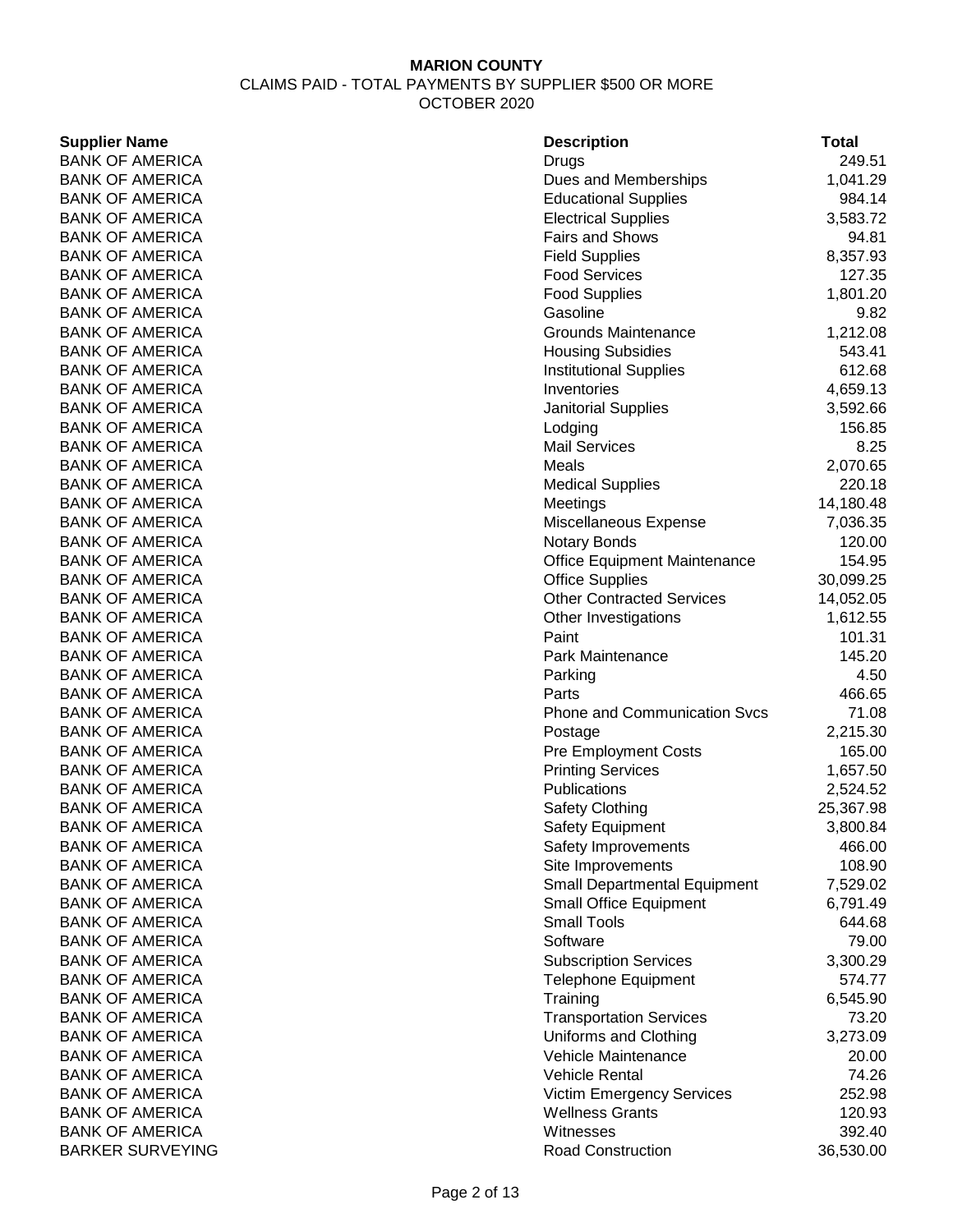CLAIMS PAID - TOTAL PAYMENTS BY SUPPLIER \$500 OR MORE OCTOBER 2020

### **Supplier Name**

BATTERIES NORTHWEST INC BECKWITH & KUFFEL INC BELL & ASSOCIATES INC **BEST POTS INC BEST POTS INC** BEST, SUZANNE PHD INC BI INC **Other Contracted Services** 1,967.40 BIO-MED TESTING SERVICE INC BLACK HELTERLINE LLP **BLACKLINE INC BLACKLINE INC BOB BARKER CO INC** BOBS AUTO BODY & TRUCK PAINTING BODUNOV, MARIMEA BOEHRINGER INGELHEIM ANIMAL HEALTH USA INC BP HOSPITALITY LLC BPS TACTICAL INC **BPS TACTICAL INC** BRADLEY FAMILY TRUST THE BRIDGES REPORTING & LEGAL VIDEOGRAPHY INC BRIDGES TO CHANGE INC BRIDGEWAY RECOVERY SERVICES INC BRIDGEWAY RECOVERY SERVICES INC BRIDGEWAY RECOVERY SERVICES INC BROWN & BROWN NORTHWEST BROWN CONTRACTING INC C & J NURSE STAFFING LLC CALVERT TECHNICAL SERVICES CANNON COCHRAN MGMT SERVICES INC CANNON COCHRAN MGMT SERVICES INC CANON FINANCIAL SERVICES INC CANON FINANCIAL SERVICES INC CAPITAL DISTRICT FFA **CAPPELLI MILES** CARDINAL HEALTH 110 LLC CARLSON VEIT JUNGE ARCHITECTS PC CARROLLS GROUP CARE HOME INC CARSON OIL CO INC CARSON OIL CO INC **CARTER & COMPANY INC CARTER & COMPANY INC** CASCADE CENTERS INC CASCADE CENTERS INC CASCADE SCHOOL DISTRICT #5 CASCADE SHORING LLC **CASCADE TIRE FACTORY CASCADE TIRE FACTORY** CDW GOVERNMENT LLC CDW GOVERNMENT LLC **CELLEBRITE INC** CENTER FOR HOPE & SAFETY CENTURYLINK-QWEST CENTURYLINK-QWEST

| <b>Description</b>                            | Total                   |
|-----------------------------------------------|-------------------------|
| Inventories                                   | 1,428.72                |
| <b>Grounds Maintenance</b>                    | 2,125.90                |
| <b>Other Contracted Services</b>              | 3,600.00                |
| <b>Equipment Rental</b>                       | 369.60                  |
| Sewer Maintenance                             | 3,056.00                |
| <b>Medical Services</b>                       | 2,635.00                |
| <b>Other Contracted Services</b>              | 1,967.40                |
| <b>Laboratory Services</b>                    | 890.00                  |
| <b>Legal Services</b>                         | 1,074.50                |
| Hazardous Waste Disposal                      | (101.00)                |
| Retainage Payable                             | 7,278.23                |
| <b>Institutional Supplies</b>                 | 5,265.29                |
| <b>Vehicle Maintenance</b>                    | 18,208.84               |
| <b>Health Providers</b>                       | 3,211.00                |
| Vaccines                                      | 724.52                  |
| <b>Other Contracted Services</b>              | 447,012.27              |
| Due to Others Miscellaneous                   | 484.00                  |
| Uniforms and Clothing                         | 10,993.00               |
| <b>Building Rental Private</b>                | 7,148.44                |
| <b>Liability Claims</b>                       | 640.72                  |
| <b>Housing Subsidies</b>                      | 950.00                  |
| <b>Health Providers</b>                       | 200,095.35              |
| <b>Housing Subsidies</b>                      | 350.00                  |
| <b>Social Services</b>                        | 43,101.86               |
| <b>Insurance Brokers</b>                      | 9,225.00                |
| <b>Traffic Signals</b>                        | 9,323.25                |
| <b>Medical Services</b>                       | 15,060.00               |
| <b>Office Equipment Maintenance</b>           | 1,200.00                |
| <b>Insurance Admin Services</b>               | 9,250.00                |
| <b>Workers Comp Claims</b>                    | 43,976.77               |
| <b>Equipment Rental</b>                       | 13,529.60               |
| <b>Office Equipment Maintenance</b>           | 5,482.24                |
| Fair FFA Contract                             | 658.00                  |
| Advertising                                   | 20,941.87               |
| Drugs                                         | 22,689.53               |
| <b>Building Construction</b>                  | 1,042.50                |
| <b>Health Providers</b>                       | 2,933.00                |
| <b>Diesel</b>                                 | 234.29                  |
| <b>Fuel Inventory</b>                         | 42,493.38               |
| Retainage Payable<br><b>Road Construction</b> | (10, 220.66)            |
| Employee Assistance Program                   | 207,196.32              |
| <b>Insurance Admin Services</b>               | (7,705.60)<br>11,558.40 |
| Due to Others Miscellaneous                   | 17,249.29               |
| <b>Equipment Rental</b>                       | 2,395.06                |
| Inventories                                   | 8,648.88                |
| <b>Vehicle Maintenance</b>                    | 100.00                  |
| <b>Computer Software Maintenance</b>          | 12,665.00               |
| <b>Computers Non Capital</b>                  | 8,053.18                |
| <b>Office Equipment Maintenance</b>           | 2,250.41                |
| <b>Social Services</b>                        | 31,663.92               |
| <b>Cellular Phones</b>                        | 9,351.55                |
| Data Connections                              | 603.48                  |
|                                               |                         |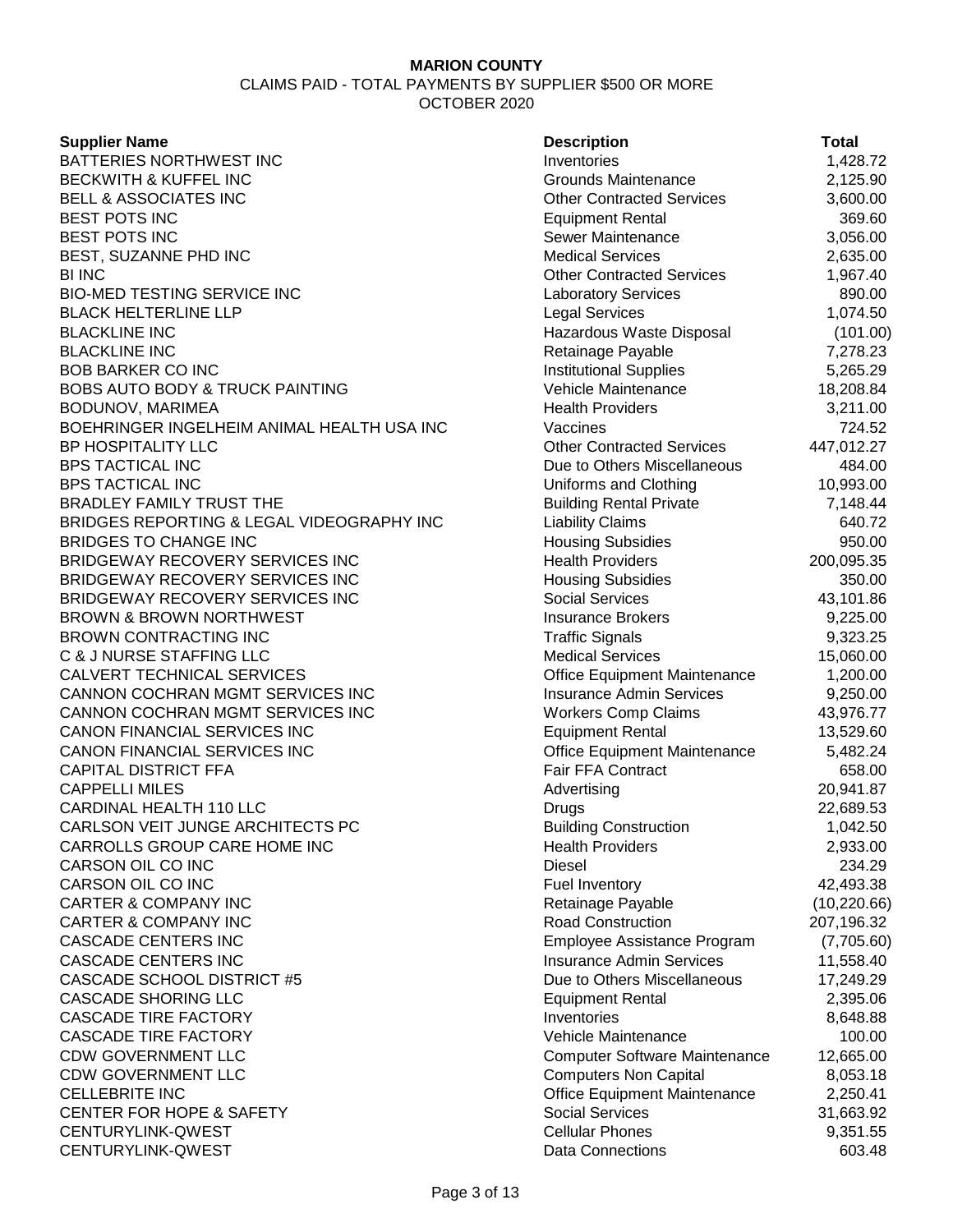### **Supplier Name**

CENTURYLINK-QWEST CENTURYLINK-QWEST CENVEO Printing Services 23,377.50 CFM ADVOCATES **CHARM-TEX INC** CHEMEKETA COMMUNITY COLLEGE CHEMEKETA COMMUNITY COLLEGE CHEMEKETA COMMUNITY COLLEGE CHEMEKETA LIBRARY CHUPROV, TANYA CIGNA GROUP INSURANCE CIGNA GROUP INSURANCE CIGNA GROUP INSURANCE CIGNA GROUP INSURANCE CIRINO, CHRISTOPHER MICHAEL **CLARITY SCIENTIFIC LLC** CLEAN HARBORS ENVIRONMENTAL SERVICES INC CLEANNET OF THE NORTHWEST **CLEAR PATHS INC** CLINICAL & CONSULTING PSYCHOLOGY LLC C-MORE PIPE SERVICES CO CNA SURETY Liability Insurance Premiums 580.48 CODE PUBLISHING CO. COMCAST Data Connections 4,604.04 COMMERCIAL BUSINESS FURNITURE COMMUNICATIONS NORTHWEST COMPLETE WIRELESS SOLUTIONS COMPLETE WIRELESS SOLUTIONS COMPLETE WIRELESS SOLUTIONS CONNECTIONS365 COREY, DAVID M PHD CORPORATE COST CONTROL CORRECT RX PHARMACY SERVICES INC **COSTCO WHOLESALE** COSTCO WHOLESALE COSTCO WHOLESALE **COSTCO WHOLESALE** COUCH POLYGRAPH SERVICES LLC COVANTA MARION INC COVANTA MARION INC **COVANTA MARION INC COVANTA MARION INC** COVANTA MARION INC CRAFCO INC Inventories 4,740.00 **CRISIS CHAPLAINCY SERVICES** D & O GARBAGE SERVICE DAVID EVANS & ASSOCIATES INC DAVID EVANS & ASSOCIATES INC DEDEE, JONATHAN & TIMM, DIANE DELL MARKETING LP DELL MARKETING LP DENNIS PETERSON EQUIPMENT COMPANY DEPAUL INDUSTRIES INC

| <b>Description</b>                                               | Total               |
|------------------------------------------------------------------|---------------------|
| Long Distance Charges                                            | 1,950.77            |
| <b>Phone and Communication Svcs</b>                              | 33,737.19           |
| <b>Printing Services</b>                                         | 23,377.50           |
| <b>Other Contracted Services</b>                                 | 8,628.90            |
| <b>Institutional Supplies</b>                                    | 1,328.50            |
| <b>Building Rental Private</b>                                   | 826.79              |
| Due to Others Miscellaneous                                      | 40,209.67           |
| <b>Phone and Communication Svcs</b>                              | 197.71              |
| Due to Others Miscellaneous                                      | 3,534.63            |
| <b>Client Fees</b>                                               | 588.01              |
| <b>Disability Insurance Premiums</b>                             | 27,427.22           |
| Life Insurance Premiums                                          | 13,676.20           |
| Optional Life Insurance                                          | 10,484.72           |
| Vol ST Disability Insurance                                      | 6,031.81            |
| <b>Medical Services</b>                                          | 1,575.00            |
| <b>Other Contracted Services</b>                                 | 1,480.00            |
| Hazardous Waste Disposal                                         | 2,187.90            |
| <b>Janitorial Services</b>                                       | 41,899.40           |
| <b>Health Providers</b>                                          | 1,199.19            |
| <b>Psychiatric Services</b>                                      | 1,463.42            |
| <b>Other Contracted Services</b>                                 | 1,225.00            |
| <b>Liability Insurance Premiums</b>                              | 580.48              |
| <b>Subscription Services</b>                                     | 650.00              |
| Data Connections                                                 | 4,604.04            |
| Small Office Equipment                                           | 749.20<br>72,260.25 |
| Departmental Equipment Capital<br>Departmental Equipment Capital | 487.80              |
| Inventories                                                      | 1,018.40            |
| <b>Small Tools</b>                                               | 367.50              |
| <b>Health Providers</b>                                          | 3,250.00            |
| <b>Pre Employment Costs</b>                                      | 3,310.00            |
| <b>Insurance Admin Services</b>                                  | 3,200.00            |
| Drugs                                                            | 30,901.77           |
| <b>Food Supplies</b>                                             | 705.82              |
| Janitorial Supplies                                              | 433.67              |
| Miscellaneous Expense                                            | 9.94                |
| <b>Office Supplies</b>                                           | 75.07               |
| <b>Polygraph Services</b>                                        | 1,560.00            |
| Leachate Disposal                                                | 1,558.58            |
| <b>Medical Waste Blue Bin Fees</b>                               | (136, 578.75)       |
| Medical Waste Gray Bin Fees                                      | (109, 884.50)       |
| <b>Waste to Energy Contract</b>                                  | 794,344.24          |
| <b>WTEF Supplemental Waste Fees</b>                              | (34, 878.00)        |
| Inventories                                                      | 4,740.00            |
| <b>Public Safety Program Services</b>                            | 1,114.00            |
| Garbage Disposal and Recycling                                   | 1,979.30            |
| <b>Engineering Services</b>                                      | 11,183.20           |
| Ferries                                                          | 13,971.88           |
| Due to Others Miscellaneous                                      | 1,455.72            |
| <b>Computers Non Capital</b>                                     | 107,110.10          |
| Small Office Equipment                                           | 40.79               |
| <b>Laundry Services</b>                                          | 9,025.50            |
| <b>Security Services</b>                                         | 22,222.98           |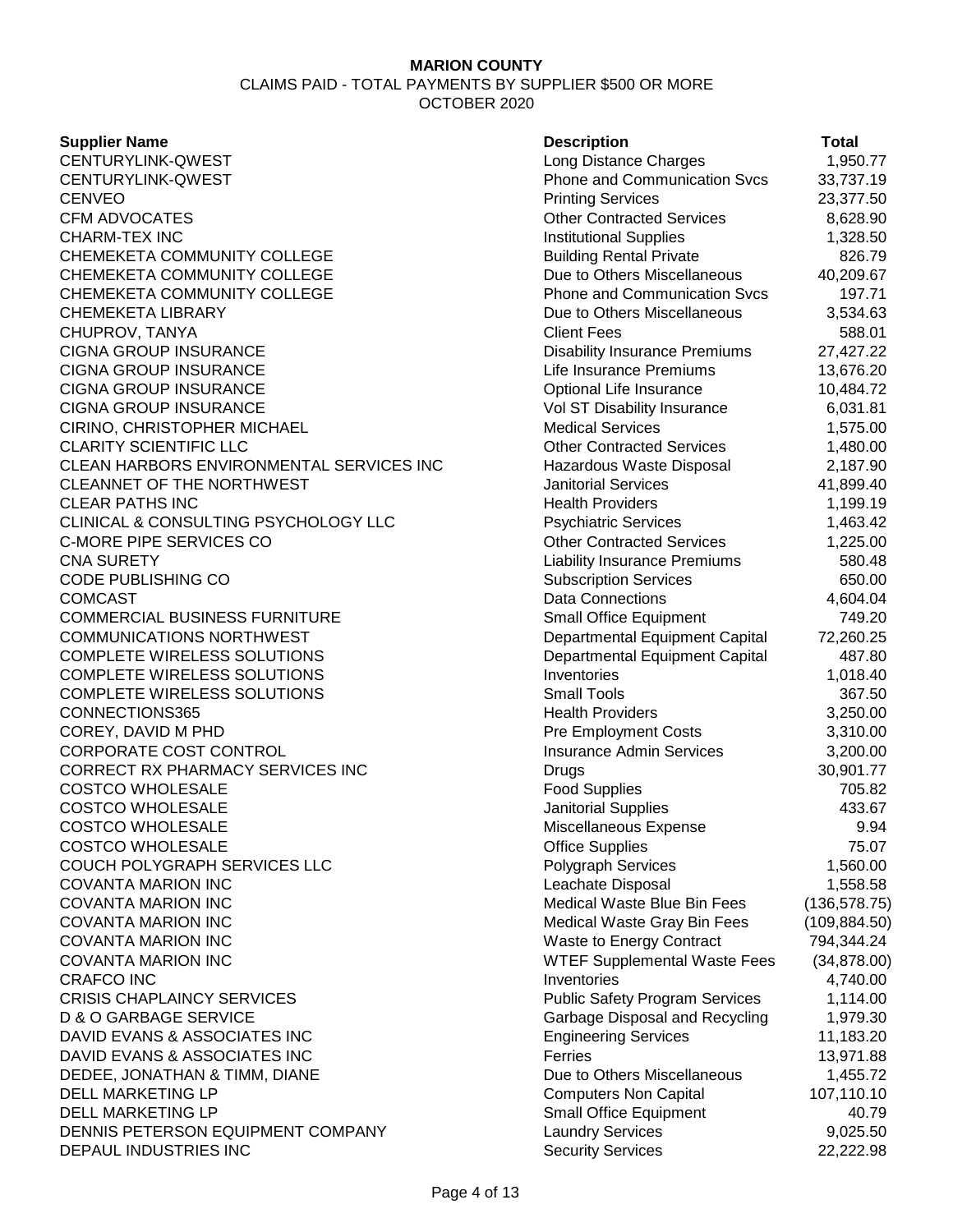| <b>Supplier Name</b>                               | <b>Description</b>                   | Total      |
|----------------------------------------------------|--------------------------------------|------------|
| <b>DGO BROS INC</b>                                | <b>Structural Permits</b>            | 1,630.05   |
| <b>DGO BROS INC</b>                                | <b>System Development Charges</b>    | 5,175.00   |
| DIETER, KAY L MD                                   | <b>Medical Services</b>              | 16,197.50  |
| <b>DKS ASSOCIATES</b>                              | <b>Road Construction</b>             | 830.40     |
| DONALD CITY OF                                     | Due to Others Miscellaneous          | 185.40     |
| DONALD CITY OF                                     | Sewer Maintenance                    | 9,079.52   |
| DOUBLE Q PRINTING LLC                              | <b>Printing Services</b>             | 500.00     |
| DOWL LLC                                           | <b>Bridge Construction</b>           | 64,110.67  |
| DOWL LLC                                           | <b>Road Construction</b>             | 21,966.85  |
| DYNAMIC SALES & SERVICE                            |                                      |            |
| DYNAMIC SALES & SERVICE                            | Departmental Equipment Capital       | 4,729.13   |
|                                                    | Dept Equipment Maintenance           | 1,299.53   |
| <b>EAGLE NEWSPAPERS INC</b>                        | <b>Printing Services</b>             | 15,460.38  |
| EFFECTIVE FOUNDATIONS EVALUATION & COUNSELING SVCS | <b>Other Contracted Services</b>     | 800.00     |
| ELIASON, DOUGLAS D                                 | <b>Other Contracted Services</b>     | 832.00     |
| ELLIOTT, STANLEY C                                 | <b>Client Assistance</b>             | 680.00     |
| <b>EMERY &amp; SONS CONSTRUCTION GROUP LLC</b>     | Retainage Payable                    | 12,164.73  |
| EMERY & SONS CONSTRUCTION GROUP LLC                | Site Improvements                    | 77,049.10  |
| <b>EMOCHA MOBILE HEALTH INC</b>                    | <b>Subscription Services</b>         | 6,960.00   |
| <b>EMPIRE MANAGED SOLUTIONS LLC</b>                | Safety Equipment                     | 22,997.00  |
| <b>ENCOMPASS MANAGEMENT &amp; CONSULTING LLC</b>   | <b>Client Assistance</b>             | 1,990.00   |
| <b>ENNIS-FLINT INC</b>                             | Inventories                          | 92,543.75  |
| <b>ENSOFTEK INC</b>                                | <b>Computer Hardware Capital</b>     | 229.00     |
| <b>ENSOFTEK INC</b>                                | <b>Computer Software Capital</b>     | 956,925.75 |
| ENTENMANN-ROVIN CO                                 | Uniforms and Clothing                | 908.90     |
| EVERIDGE, CASSIDY                                  | <b>Outstanding Checks</b>            | 556.30     |
| <b>EXCLUSION SCREENING LLC</b>                     | <b>Pre Employment Costs</b>          | 5,688.10   |
| EXECUTIVE INFORMATION SERVICES INC                 | <b>Computer Software Capital</b>     | 190,100.00 |
| FAIRWAY DEVELOPMENT GROUP INC                      | <b>Building Rental Private</b>       | 2,515.00   |
| <b>FARO TECHNOLOGIES INC</b>                       | <b>Computer Software Maintenance</b> | 5,026.45   |
| <b>FASTENAL CO</b>                                 | Inventories                          | 1,582.09   |
| FIGUEROA, JOSEFINA                                 | <b>Health Providers</b>              | 3,044.19   |
| FINLEY BUTTES LANDFILL                             | Leachate Disposal                    | 29,131.87  |
| FLUENT ENGINEERING INC                             | Ferries                              | 9,022.50   |
| <b>FOPPO</b>                                       | <b>FOPPO Dues</b>                    | 2,220.00   |
| FOUNDATION ENGINEERING INC                         | Ferries                              | 1,876.04   |
| <b>G CAM LTD</b>                                   | Due to Others Miscellaneous          | 1,052.08   |
| <b>GARTEN SERVICES INC</b>                         | <b>Document Disposal Services</b>    | 2,870.00   |
| <b>GARTEN SERVICES INC</b>                         | <b>Grounds Maintenance</b>           | 6,011.71   |
| <b>GARTEN SERVICES INC</b>                         | <b>Mail Services</b>                 | 12,916.86  |
| <b>GARTEN SERVICES INC</b>                         | Postage                              | 3,497.50   |
| <b>GERVAIS CITY OF</b>                             | Due to City of Gervais               | 2,260.84   |
| <b>GERVAIS CITY OF</b>                             | Due to Others Miscellaneous          | 1,339.11   |
| <b>GERVAIS SCHOOL DISTRICT #1</b>                  | Due to Others Miscellaneous          | 7,899.02   |
| <b>GEVEKO MARKINGS INC</b>                         | Inventories                          | 4,099.51   |
| <b>GEVEKO MARKINGS INC</b>                         | <b>Small Tools</b>                   | 710.00     |
| <b>GRAINGER</b>                                    | <b>Building Maintenance</b>          | 300.50     |
| <b>GRAINGER</b>                                    |                                      | 367.32     |
|                                                    | <b>Departmental Supplies</b>         |            |
| <b>GRAINGER</b>                                    | <b>Electrical Supplies</b>           | 564.88     |
| <b>GRAINGER</b>                                    | <b>Institutional Supplies</b>        | 386.36     |
| <b>GRAINGER</b>                                    | Inventories                          | 856.80     |
| <b>GRAINGER</b>                                    | Janitorial Supplies                  | 194.35     |
| <b>GRANICUS LLC</b>                                | <b>Subscription Services</b>         | 28,872.46  |
| GREEN ACRES LANDSCAPE INC                          | <b>Grounds Maintenance</b>           | 2,272.70   |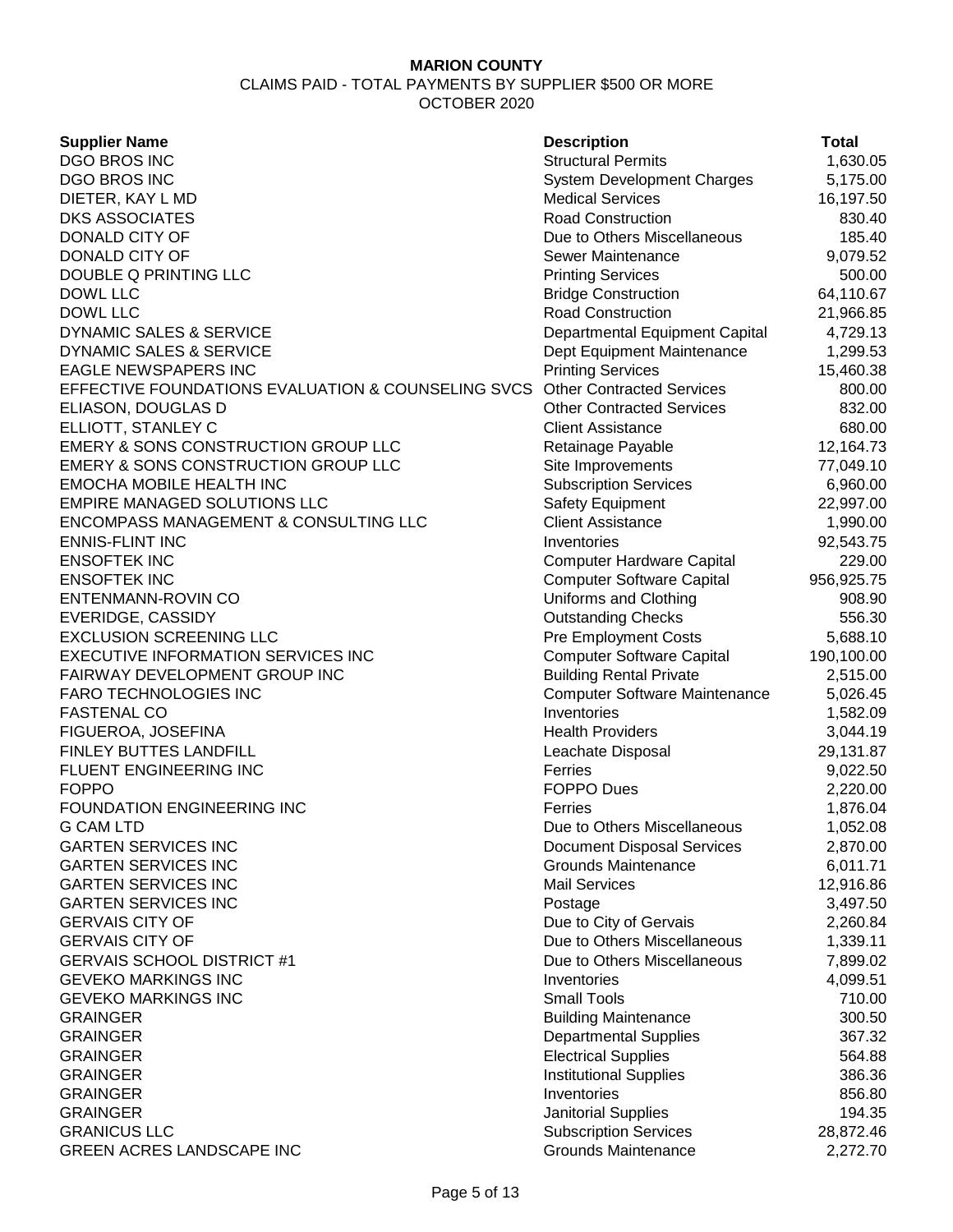CLAIMS PAID - TOTAL PAYMENTS BY SUPPLIER \$500 OR MORE OCTOBER 2020

### **Supplier Name Description Total** GREYSTONE TACTICAL **CONSULTER SETS** Due to Others Miscellaneous 289.54 GREYSTONE TACTICAL **Same Contract Contract Contract Contract Contract Contract Contract Contract Contract Contract A84.00** GREYSTONE TACTICAL **Example 20 and Clothing** 5,062.05 GROSSENBACHER BROS INC **Departmental Supplies** 647.00 HAMES, EVAN 623.04 HARPER HOUF PETERSON RIGHELLIS INC Road Construction 68,068.61 HART WAGNER LLP **Liability Claims** 11,372.20 HEALTH ASSESSMENT PROGRAMS INC **Medical Services** 10.500.00 HENDERSON, CONSTANCE LLC 
and the constant of the constant of the constant of the constant of the constant of the constant of the constant of the constant of the constant of the constant of the constant of the constant of HILLYERS STAYTON FORD **A CONSIDER THE STATE OF STATE OF A CONSIDERATION** Vehicle Maintenance **1,061.68** HIV ALLIANCE Other Contracted Services 12,499.98 HOLLEY, DANIEL B & MARY L Due to Others Miscellaneous 1,527.00 HOME DEPOT PRO-SUPPLYWORKS **Institutional Supplies** 6.10 HOME DEPOT PRO-SUPPLYWORKS **For the Contract of Contract Supplies** 2,213.20 HOME DEPOT PRO-SUPPLYWORKS **Office Supplies** 2.46 HR ANSWERS INC **ALCORAGEMENT CONTRACTED SERVICES** Of DETAILS Other Contracted Services 12,660.00 HUBBARD CITY OF **DUE THE SEXUAL SERVICE SEXUAL SERVICE SEXUAL SERVICE SEXUAL SERVICE SEXUAL SERVICE SEXUAL SERVICE SEXUAL SERVICE SEXUAL SERVICE SERVICE SERVICE SERVICE SERVICE SERVICE SERVICE SERVICE SERVICE SERVICE SERVI** HUBBARD CITY OF **Due to Others Miscellaneous** 1,553.37 HUBBARD RURAL FIRE DISTRICT **CONSIDENT ASSESS** Due to Others Miscellaneous 593.55 I A A O **Dues and Memberships** 2,640.00 IFTC LLC Building Rental Private 1,050.22 IFTC LLC Other Contracted Services 465.49 INTERNAL REVENUE SERVICE **Federal Income Tax Withheld** 757,159.64 INTERNAL REVENUE SERVICE THE SERVICE SERVICE SERVICE SUBSERVERSITY MEDICARE PAYABle EE THE 110,231.40 INTERNAL REVENUE SERVICE **Medicare Payable ER** 110,231.40 INTERNAL REVENUE SERVICE **SUBSEX 1999** Social Security Payable EE 469,000.28 INTERNAL REVENUE SERVICE **Subset of the Security Social Security Payable ER** 469,000.28 INTERSTATE AUTO PARTS **Inventories** 2,666.30 IS LIVING 2,325.61 JAIMES, JOSE LUIS PANTALEON Due to Others Miscellaneous 1,929.22 JB INSTANT LAWN INC Grounds Maintenance 1,550.00 JEFFERSON CITY OF Due to Others Miscellaneous 615.10 JEFFERSON RURAL FIRE PROTECTION DISTRICT Due to Others Miscellaneous 1,277.98 JEFFERSON SCHOOL DISTRICT 14J Due to Others Miscellaneous 4,990.17 JOHN DEERE FINANCIAL Inventories 3,974.37 JOURNAL TECHNOLOGIES INC Computer Software Capital 115,900.00 JSF TECHNOLOGIES Traffic Signal Maintenance 6,490.00 JUSTICE BENEFITS INC **Special Programs Other** 16,437.45 K & J DESIGNS 14,300.00 KAISER PERMANENTE **EXAMPLE EXAMPLE 1.5 A.C.** Dental Insurance Premiums 82,503.65 KAISER PERMANENTE **Health Insurance Premiums** 1,086,415.38 KANSKY, RICHARD P **EXECUTE:** No. 2,865.95 KEEFE COMMISSARY NETWORK LLC **Institutional Supplies** 2.127.73 KEEFE COMMISSARY NETWORK LLC **All and the Supplies** Medical Supplies 195.18 KEITHS SPORTING GOODS INC **Same Contact Contact Small Departmental Equipment** 1,779.00 KEIZER CITY OF **DUE 10.083.76** Due to Others Miscellaneous 10,083.76 KEIZER FIRE DISTRICT **Research 2006** Control Due to Others Miscellaneous 8,652.76 KEIZER OUTDOOR POWER EQUIP Field Supplies Field Supplies 228.25 KEIZER OUTDOOR POWER EQUIP SMALL DEPARTMENTAL EQUIPMENT SMALL DEPARTMENTAL EQUIPMENT ASSASSED 284.95 KEYBANK NATIONAL ASSN **Accounting Services** 102.27 KEYBANK NATIONAL ASSN **COUNTY COUNTY HOT COUNTY COUNTY ASSAULT AT A LITE OF A LITE OF A LITE OF A LITE OF A LIT** KEYBANK NATIONAL ASSN **Pre Tax HSA Contributions** 20,285.60 KHOURY DEVELOPMENT LLC **Building Rental Private** 12,681.13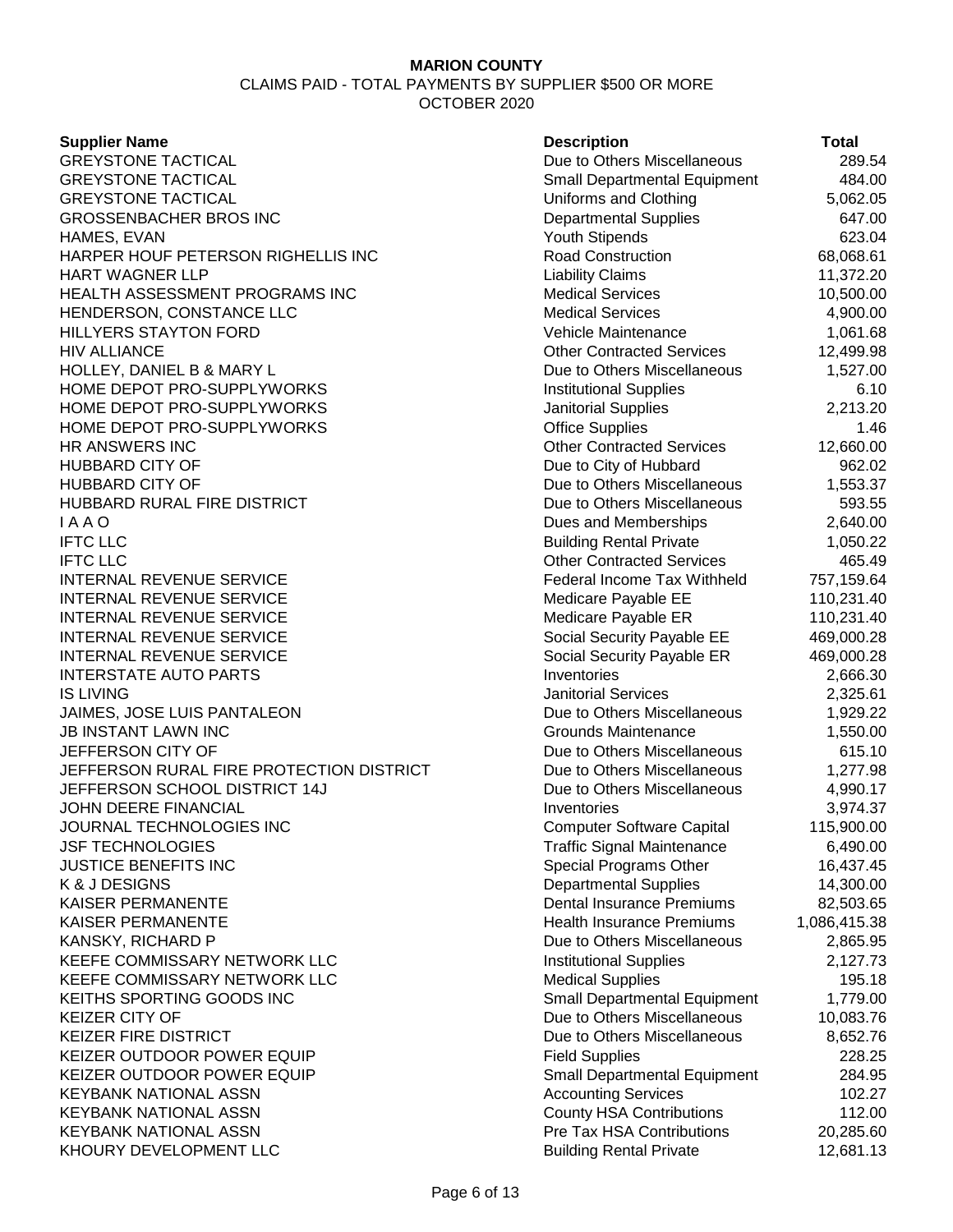| <b>Supplier Name</b>                                 | <b>Description</b>                   | Total     |
|------------------------------------------------------|--------------------------------------|-----------|
| KILGORE BLACKMAN BUILDING MATERIALS                  | <b>Bridge Materials</b>              | 980.00    |
| KLUG, MELODY ANNE                                    | <b>Medical Services</b>              | 2,430.00  |
| <b>KRAVITZ, NATHANIEL</b>                            | <b>Medical Services</b>              | 3,300.00  |
| LAWRENCES AUTO PARTS INC                             | Inventories                          | 2,745.54  |
| <b>LEHR AUTO</b>                                     | Automobiles                          | 37,531.50 |
| LES SCHWAB TIRE CENTER                               | Inventories                          | 8,805.41  |
| LES SCHWAB TIRE CENTER                               | Vehicle Maintenance                  | 2,231.78  |
| <b>LEXISNEXIS</b>                                    | <b>Subscription Services</b>         | 1,334.00  |
| LEXISNEXIS RISK SOLUTIONS                            | <b>Computer Software Maintenance</b> | 1,442.00  |
| <b>LIBERTY CARE HOMES</b>                            | <b>Health Providers</b>              | 608.00    |
| LILE INTERNATIONAL COMPANIES                         | <b>Other Contracted Services</b>     | 775.52    |
| LINTON-NELSON, LORI                                  | <b>Medical Services</b>              | 7,400.00  |
| LITTLE, NOAH                                         | Youth Stipends                       | 540.00    |
| LOBERG, LANCE MD                                     | <b>Medical Services</b>              | 14,500.00 |
| LOCUMTENENS.COM LLC                                  | <b>Medical Services</b>              | 16,915.66 |
| <b>LOOMIS</b>                                        | <b>Armored Car Services</b>          | 3,869.01  |
| LUIS'S TAQUERIA LLC                                  | <b>Client Assistance</b>             | 732.95    |
| LUTY, JEFFREY A MD                                   | <b>Medical Services</b>              | 6,993.75  |
| <b>LYNX GROUP INC</b>                                | <b>Printing Services</b>             | 87,595.60 |
| MAIN AUTO BODY INC                                   | Vehicle Maintenance                  | 1,123.28  |
| MALLARD LANDING APARTMENTS                           | <b>Client Assistance</b>             | 1,442.51  |
| MARC NELSON OIL PRODUCTS INC                         | Inventories                          | 3,999.59  |
| <b>MARION COUNTY DISTRICT ATTORNEY</b>               | Witness Mileage Reimbursement        | 332.40    |
| <b>MARION COUNTY DISTRICT ATTORNEY</b>               | Witnesses                            | 430.00    |
| <b>MARION COUNTY FIRE DISTRICT #1</b>                | Due to Others Miscellaneous          | 16,357.64 |
| MARION COUNTY JUVENILE EMPLOYEES ASSN                | <b>MCJEA Dues</b>                    | 1,470.00  |
| MARION COUNTY LAW ENFORCEMENT ASSN                   | <b>MCLEA Dues</b>                    | 11,340.00 |
| <b>MARION SOIL &amp; WATER CONSERVATION DISTRICT</b> | Due to Others Miscellaneous          | 2,030.25  |
| <b>MASON CO THE</b>                                  | Departmental Equipment Capital       | 6,077.48  |
| <b>MCCOY FREIGHTLINER</b>                            | Vehicle Maintenance                  | 4,025.40  |
| MCGILCHRIST URBAN RENEWAL                            | Due to Others Miscellaneous          | 1,317.69  |
| <b>METLIFE</b>                                       | Vol Home and Auto Insurance          | 2,972.45  |
| METROPRESORT INC                                     | <b>Mail Services</b>                 | 2,421.87  |
| METROPRESORT INC                                     | Postage                              | 1,351.12  |
| MICHELLI MEASUREMENT GROUP INC                       | Dept Equipment Maintenance           | 1,104.50  |
| MID VALLEY REP PAYEE                                 | <b>Accounting Services</b>           | 1,848.00  |
| MID-WILLAMETTE VALLEY COG                            | <b>Other Contracted Services</b>     | 81,732.50 |
| MID-WILLAMETTE VALLEY COMMUNITY ACTION AGENCY INC    | <b>Building Rental Private</b>       | 1,500.00  |
| MID-WILLAMETTE VALLEY COMMUNITY ACTION AGENCY INC    | <b>Social Services</b>               | 6,274.97  |
| MID-WILLAMETTE VALLEY COMMUNITY ACTION AGENCY INC    | <b>Veterans Services</b>             | 66,739.12 |
| MID-WILLAMETTE VALLEY CRC                            | <b>Cable Access Services</b>         | 24,629.47 |
| MILL CREEK URBAN RENEWAL                             | Due to Others Miscellaneous          | 2,369.90  |
| MILLER, JAMES F                                      | <b>Medical Services</b>              | 13,912.50 |
| <b>MIWALL CORP</b>                                   | <b>Field Supplies</b>                | 5,055.00  |
| MJ COUNSELING & CONSULTING                           | <b>Consulting Services</b>           | 4,440.00  |
| <b>MMSGS</b>                                         | <b>Medical Supplies</b>              | 2,833.86  |
| MODA HEALTH PLAN INC                                 | <b>Dental Insurance Premiums</b>     | 85,941.98 |
| MODERN BUILDING SYSTEMS INC                          | <b>Building Rental Private</b>       | 16,402.97 |
| MOREHEAD, JUDITH A                                   | <b>Other Contracted Services</b>     | 2,000.00  |
| MOTION & FLOW CONTROL PRODUCTS INC                   | Inventories                          | 1,192.50  |
| <b>MRB ENTERPRISES INC</b>                           | Due to Others Miscellaneous          | 604.42    |
| MT ANGEL CITY OF                                     | Due to Others Miscellaneous          | 1,490.19  |
| MT ANGEL CITY OF                                     | <b>Structural Permits</b>            | 24.40     |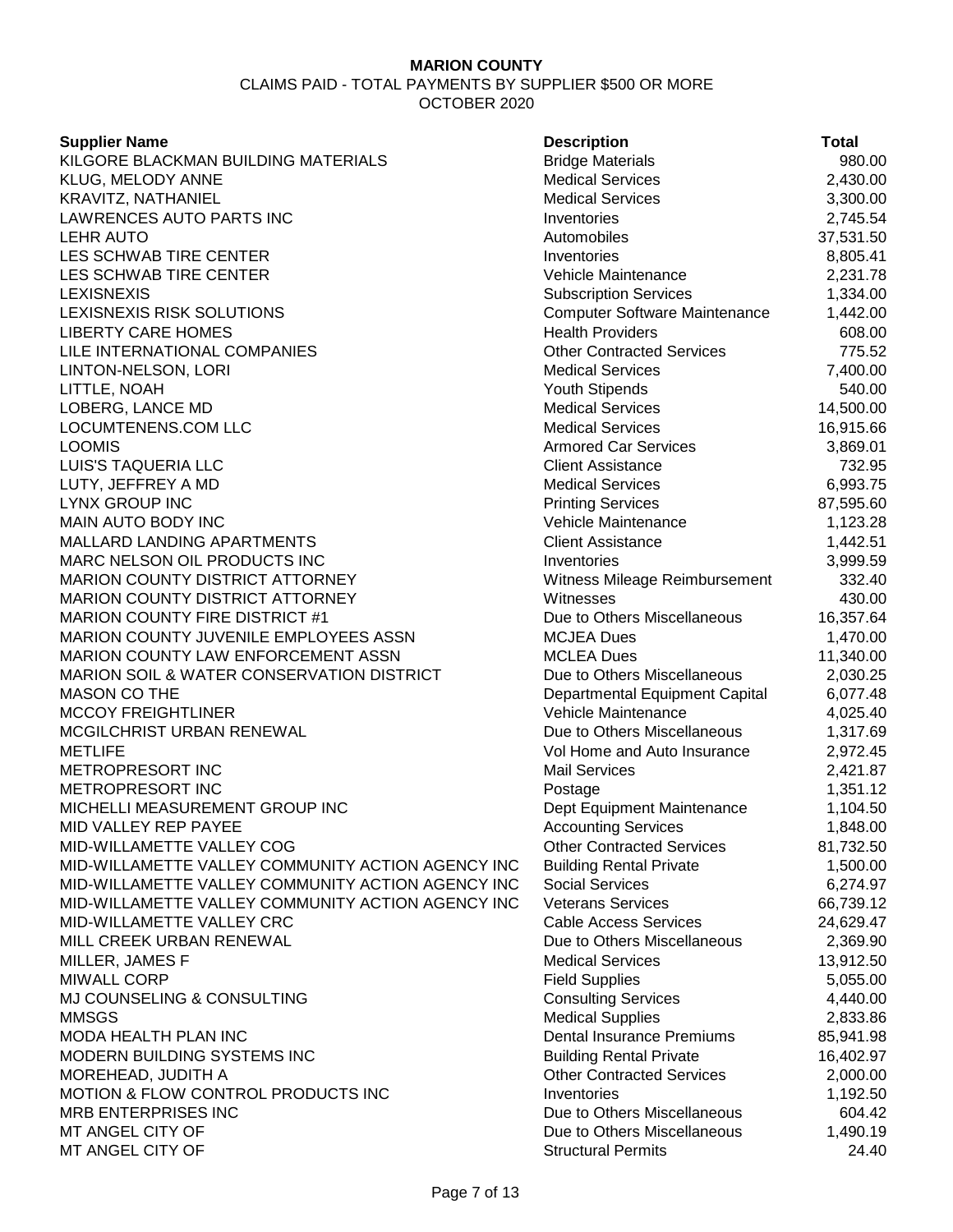#### **Supplier Name**

| <b>Supplier Name</b>               | <b>Description</b>                    | <b>Total</b> |
|------------------------------------|---------------------------------------|--------------|
| MT ANGEL FIRE DISTRICT             | Due to Others Miscellaneous           | 848.62       |
| MT ANGEL SCHOOL DISTRICT #91       | Due to Others Miscellaneous           | 3,678.73     |
| MTS INTEGRATRAK INC                | <b>Computer Software Maintenance</b>  | 12,235.06    |
| MULTIVERSE INTERPRETING INC        | <b>Interpreters and Translators</b>   | 819.00       |
| MULTNOMAH COUNTY, OR               | <b>Other Contracted Services</b>      | 7,491.63     |
| MURRAYSMITH INC                    | <b>Engineering Services</b>           | 6,292.50     |
| <b>MYTHICS INC</b>                 | Computer Hardware Maintenance         | 4,271.78     |
| <b>MYTHICS INC</b>                 | <b>Computer Software Maintenance</b>  | 38,439.58    |
| NATIONAL INTERPRETING SERVICE INC  | <b>Interpreters and Translators</b>   | 840.00       |
| NESCO LLC                          | <b>Equipment Rental</b>               | 4,922.00     |
| NET TRANSCRIPTS INC                | <b>Other Contracted Services</b>      | 586.13       |
| <b>NETALYTICS LLC</b>              | <b>Computer Software Maintenance</b>  | 5,000.00     |
| NORTH GATEWAY URBAN RENEWAL        | Due to Others Miscellaneous           | 5,540.77     |
| NORTH MARION SCHOOL DISTRICT #15   | Due to Others Miscellaneous           | 10,299.29    |
| NORTH SANTIAM SCHOOL DISTRICT #29J | Due to Others Miscellaneous           | 11,733.79    |
| NORTHERN SAFETY CO INC             | Janitorial Supplies                   | 1,545.20     |
| NORTHWEST HUMAN SERVICES INC       | <b>Health Providers</b>               | 8,167.25     |
| NORTHWEST NATURAL GAS CO           | <b>Natural Gas</b>                    | 7,499.96     |
| <b>NUB HUB LLC</b>                 | <b>Building Rental Private</b>        | 94,969.11    |
| NUTRIEN AG SOLUTIONS INC           | <b>Other Contracted Services</b>      | 12,923.00    |
| OJDDA                              | Dues and Memberships                  | 7,589.00     |
| OFFICE WORLD INC                   | <b>Small Departmental Equipment</b>   | 2,200.64     |
| ONE CALL CONCEPTS INC              | Miscellaneous Expense                 | 14.40        |
| ONE CALL CONCEPTS INC              | <b>Other Contracted Services</b>      | 507.60       |
| OREGON CORRECTIONS ENTERPRISES     | <b>Other Contracted Services</b>      | 2,070.00     |
| OREGON CORRECTIONS ENTERPRISES     | <b>Printing Services</b>              | 6,206.50     |
| OREGON CORRECTIONS ENTERPRISES     | <b>Small Departmental Equipment</b>   | 4,651.00     |
| OREGON CORRECTIONS ENTERPRISES     | <b>Small Office Equipment</b>         | 670.00       |
| OREGON DEPT OF HUMAN SERVICES      | <b>Birth and Death Certificates</b>   | 825.00       |
| OREGON DEPT OF HUMAN SERVICES      | <b>Domestic Violence</b>              | 6,800.00     |
| OREGON DEPT OF JUSTICE             | Wage Attachment                       | 21,028.19    |
| OREGON DEPT OF REVENUE             | <b>Accounting Services</b>            | 125.00       |
| OREGON DEPT OF REVENUE             | Due to Others Miscellaneous           | 284.26       |
| OREGON DEPT OF REVENUE             | Miscellaneous Expense                 | 248.24       |
| OREGON DEPT OF REVENUE             | Oregon Transit Tax                    | 25,821.83    |
| OREGON DEPT OF REVENUE             | <b>State Assessments</b>              | 71,852.67    |
| OREGON DEPT OF REVENUE             | <b>State Court Facilities Account</b> | 84.04        |
| OREGON DEPT OF REVENUE             | State Income Tax Withheld             | 242,268.10   |
| OREGON DEPT OF REVENUE             | <b>State LEMLA</b>                    | 58.00        |
| OREGON DEPT OF REVENUE             | <b>State Police</b>                   | 2,664.50     |
| OREGON DEPT OF REVENUE             | <b>Taxes and Penalties</b>            | 78,281.33    |
| OREGON DEPT OF REVENUE             | <b>WC Insurance Premiums</b>          | 16,089.18    |
| OREGON DEPT OF REVENUE             | Weighmaster                           | 19,738.23    |
| OREGON DEPT OF TRANSPORTATION      | <b>Client Assistance</b>              | 84.00        |
| OREGON DEPT OF TRANSPORTATION      | <b>COVP Transp Permits County</b>     | 9,439.50     |
| OREGON DEPT OF TRANSPORTATION      | <b>Engineering Services</b>           | 15.00        |
| OREGON DEPT OF TRANSPORTATION      | Ferries                               | 1,640.24     |
| OREGON DEPT OF TRANSPORTATION      | Non COVP State Permits                | 22.00        |
| OREGON DEPT OF TRANSPORTATION      | Other Investigations                  | 60.70        |
| OREGON DEPT OF TRANSPORTATION      | <b>Road Construction</b>              | 734.71       |
| OREGON DEPT OF TRANSPORTATION      | Safety Improvements                   | 110.96       |
| OREGON DEPT OF TRANSPORTATION      | <b>Traffic Signal Electricity</b>     | 407.10       |
| OREGON DEPT OF TRANSPORTATION      | <b>Traffic Signal Maintenance</b>     | 196.00       |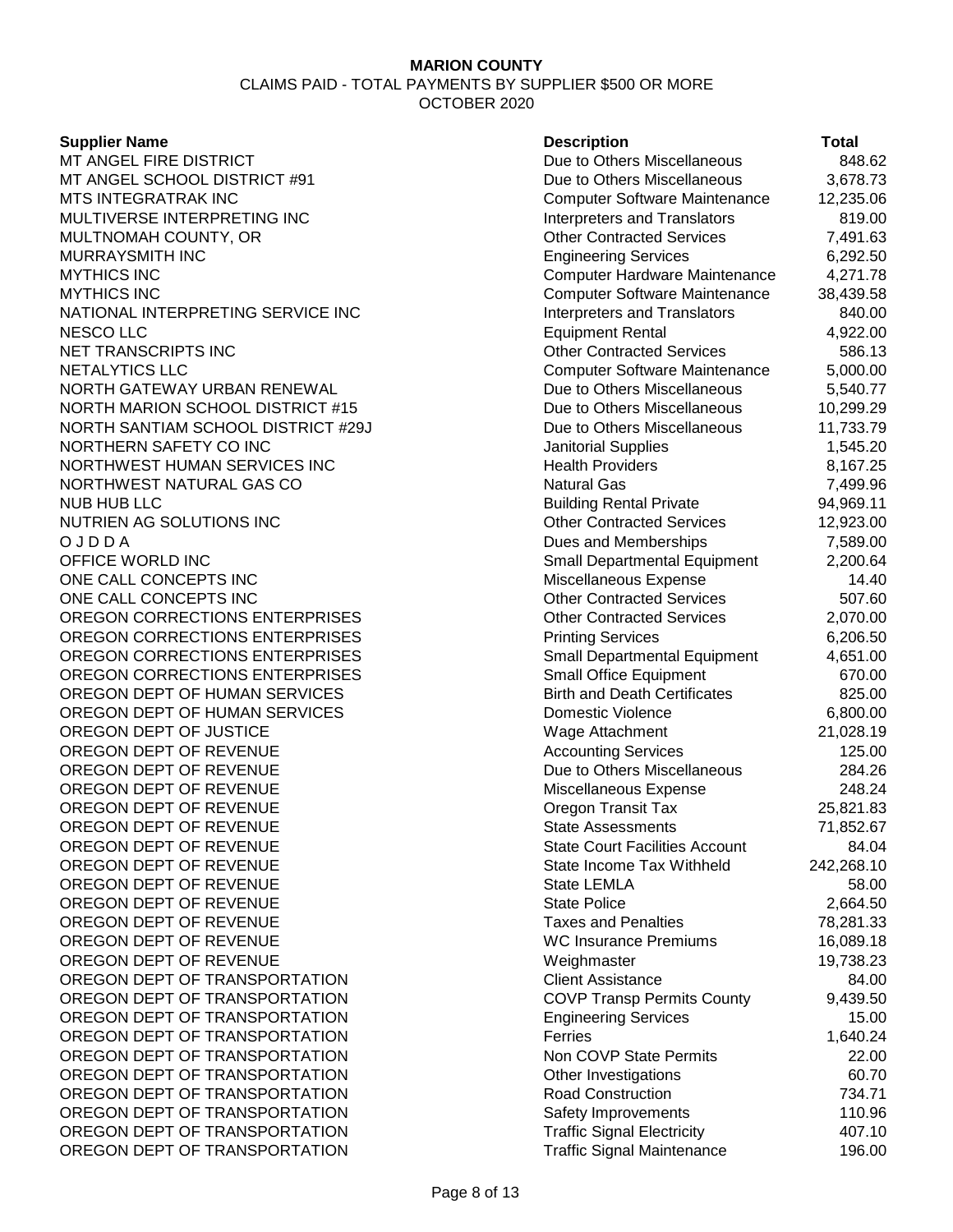#### **Supplier Name**

OREGON DEPT OF TRANSPORTATION OREGON FARM BUREAU FEDERATION OREGON GARDEN FOUNDATION OREGON HEALTH AUTHORITY OREGON HEALTH AUTHORITY OREGON LOCK & ACCESS INC OREGON LOCK & ACCESS INC OREGON NURSES ASSN OREGON PLASTIC TUBING LLC OREGON ST DEPT OF CONSUMER & BUSINESS SVCS OREGON ST DEPT OF CONSUMER & BUSINESS SVCS OREGON STATE DEPT OF ADMIN SERVICES OREGON STATE DEPT OF ADMIN SERVICES OREGON STATE DEPT OF ADMIN SERVICES OREGON STATE DEPT OF ADMIN SERVICES OREGON STATE DEPT OF ENV QUALITY OREGON STATE DEPT OF ENV QUALITY OREGON STATE DEPT OF ENV QUALITY OREGON STATE FAIR & EXPOSITION CENTER OREGON STATE HOSPITAL OREGON STATE UNIVERSITY OREGON STATE UNIVERSITY OREGON STATE UNIVERSITY **OUTDOOR FENCE CO** OXFORD HOUSE SHELDON **OXFORD HOUSE TRINITY** OXFORD HOUSE TRINITY P G E City Operations and St Lights 27,374.72 P G E Electricity 87,920.62 P G E Traffic Signal Electricity 1,797.46 **PACIFIC POWER PACIFIC POWER** PACIFIC POWER **PACIFIC RIVER LLC** PACIFIC SANITATION INC PACIFIC SANITATION INC PACIFIC TRUCK COLORS INC PACIFICSOURCE HEALTH PLANS PACWEST MACHINERY LLC PARTRIDGE APARTMENTS PATHFINDERS OF OREGON PELTON PROJECT INC PENETRATIONS INC PEREZ-HOLLAND, MARCOS PETERSON MACHINERY CO PETRE, TERI Building Rental Private 2,006.00 PIONEER TRUST BANK NA TRUSTEE PLATT ELECTRIC SUPPLY PORAC RETIREE MEDICAL TRUST POSITIVE PROMOTIONS INC PREMIUM PROPERTY MANAGEMENT INC PRESIDIO NETWORKED SOLUTIONS GROUP LLC PRESIDIO NETWORKED SOLUTIONS GROUP LLC Computer Software Maintenance

| <b>Description</b>                                                | Total                  |
|-------------------------------------------------------------------|------------------------|
| <b>Traffic Signals</b>                                            | 1,474.61               |
| <b>Building Rental Private</b>                                    | 7,472.89               |
| <b>Other Contracted Services</b>                                  | 25,000.00              |
| <b>Laboratory Services</b>                                        | 12.00                  |
| Vaccines                                                          | 600.66                 |
| <b>Building Maintenance</b>                                       | 313.59                 |
| <b>Departmental Supplies</b>                                      | 712.78                 |
| <b>ONA Dues</b>                                                   | 729.68                 |
| Pipe                                                              | 20,639.50              |
| Structural Permits                                                | 17,388.43              |
| <b>WC Insurance Premiums</b>                                      | 11,522.08              |
| <b>Data Connections</b>                                           | 264.68                 |
| Gasoline                                                          | 144.39                 |
| Vehicle Maintenance                                               | 3.25                   |
| <b>Vehicle Rental</b>                                             | 9,044.29               |
| <b>DEQ Tonnage Assessment</b>                                     | 100,275.09             |
| Permits                                                           | 1,257.00               |
| <b>Structural Permits</b>                                         | 3,800.00               |
| <b>Fairgrounds Rental</b>                                         | 67,232.56              |
| <b>Building Rental Private</b>                                    | 4,000.00               |
| <b>Community Education Services</b>                               | 185,552.65             |
| Fair 4H Contract                                                  | 2,316.00               |
| <b>Medical Services</b>                                           | 288.00                 |
| <b>Grounds Maintenance</b>                                        | 635.00                 |
| <b>Client Assistance</b>                                          | 925.00                 |
| <b>Client Assistance</b>                                          | 860.00                 |
| <b>Housing Subsidies</b>                                          | 425.00                 |
| <b>City Operations and St Lights</b>                              | 27,374.72              |
| Electricity                                                       | 87,920.62              |
| <b>Traffic Signal Electricity</b>                                 | 1,797.46               |
| <b>City Operations and St Lights</b>                              | 146.28                 |
| Electricity                                                       | 1,767.40               |
| <b>Traffic Signal Electricity</b>                                 | 91.92                  |
| <b>Security Services</b>                                          | 121,262.13             |
| Ash Hauling Services                                              | 49,236.21              |
| Garbage Disposal and Recycling                                    | 2,044.83               |
| Road Maintenance Vehicles                                         | 13,894.00              |
| <b>Health Insurance Premiums</b>                                  | 911,516.97             |
| Inventories                                                       | 1,731.47               |
| <b>Client Assistance</b>                                          | 575.00                 |
| <b>Social Services</b>                                            | 18,888.88              |
| <b>Health Providers</b>                                           | 18,793.45              |
| <b>Other Contracted Services</b>                                  | 550.00                 |
| <b>Youth Stipends</b>                                             | 945.81                 |
| Inventories                                                       | 859.61                 |
| <b>Building Rental Private</b>                                    | 2,006.00               |
| <b>Building Rental Private</b>                                    | 22,056.37              |
| <b>Electrical Supplies</b>                                        | 2,921.47               |
| <b>MCLEA Retiree Medical Trust</b>                                | 22,150.00              |
| <b>Departmental Supplies</b>                                      | 7,537.95               |
| <b>Building Rental Private</b>                                    | 6,744.57               |
| <b>Computer Hardware Capital</b><br>Computer Software Maintenance | 38,104.29<br>37 804 00 |
|                                                                   |                        |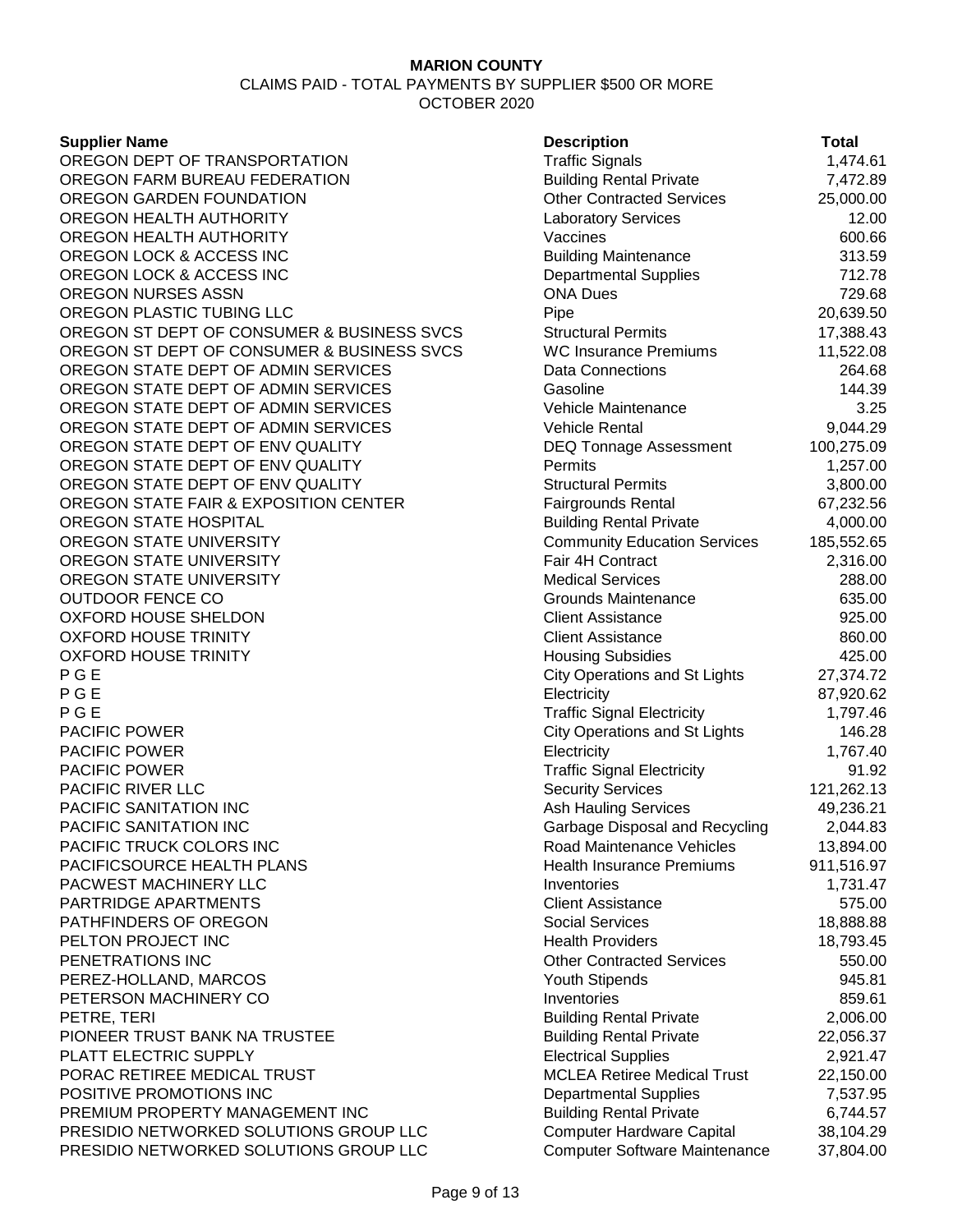CLAIMS PAID - TOTAL PAYMENTS BY SUPPLIER \$500 OR MORE OCTOBER 2020

|  | Supplier Name |  |
|--|---------------|--|
|  |               |  |

| <b>Supplier Name</b>                           | <b>Description</b>                  | <b>Total</b> |
|------------------------------------------------|-------------------------------------|--------------|
| PRIMUS ELECTRONICS CORP                        | Inventories                         | 3,591.66     |
| PROFESSIONAL BENEFIT SERVICES INC              | <b>Insurance Admin Services</b>     | 1,951.50     |
| PROFESSIONAL BENEFIT SERVICES INC              | Pre Tax Day Care                    | 7,037.28     |
| PROFESSIONAL BENEFIT SERVICES INC              | Pre Tax Medical                     | 27,334.12    |
| PROFESSIONAL BENEFIT SERVICES INC              | Pre Tax Transportation              | 219.00       |
| PROFESSIONAL CREDIT SERVICE                    | Marion Cty Justice Court Fees       | 6,291.28     |
| PROFESSIONAL CREDIT SERVICE                    | <b>Recoveries from Collections</b>  | 117.74       |
| PROFESSIONAL CREDIT SERVICE                    | <b>Supervision Fees</b>             | 75.60        |
| PROFESSIONAL THERAPEUTIC COMMUNITY NETWORK INC | <b>Health Providers</b>             | 1,932.00     |
| PROSTAR SECURITY INC                           | <b>Armored Car Services</b>         | 1,026.67     |
| PROSTAR SECURITY INC                           | <b>Security Services</b>            | 1,407.86     |
| PROTECTEAR USA LLC                             | <b>Safety Equipment</b>             | 6,300.00     |
| PUBLIC EMPLOYEES RETIREMENT SYSTEM             | <b>PERS Employee Contribution</b>   | 462,837.84   |
| PUBLIC EMPLOYEES RETIREMENT SYSTEM             | <b>PERS Employer Contribution</b>   | 1,264,794.58 |
| PUBLIC EMPLOYEES RETIREMENT SYSTEM             | <b>PERS Police Units</b>            | 109.59       |
| PUBLIC EMPLOYEES RETIREMENT SYSTEM             | <b>PERS Suspense</b>                | (3,287.18)   |
| PUBLIC PARTNERSHIPS LLC                        | <b>Third Party Administrators</b>   | 4,144.18     |
| PUMMEL TRUCK SUPPLY CO                         | Inventories                         | 665.80       |
| PUROCLEAN OF HAPPY VALLEY                      | <b>Building Maintenance</b>         | 15,543.80    |
| <b>QUADIENT INC</b>                            | Dept Equipment Maintenance          | 2,009.03     |
| <b>QUADIENT INC</b>                            |                                     | 46.72        |
| <b>QUEST DIAGNOSTICS INC</b>                   | Postage                             | 1,600.03     |
| QUICK INTERNET SOFTWARE SOLUTIONS              | <b>Laboratory Services</b>          |              |
|                                                | <b>Subscription Services</b>        | 15,600.00    |
| QUINCY ENGINEERING INC                         | <b>Road Construction</b>            | 23,023.19    |
| RSD                                            | <b>Building Maintenance</b>         | 620.82       |
| R S D                                          | <b>Departmental Supplies</b>        | 4,957.07     |
| RAM STEELCO INC                                | Inventories                         | 1,202.50     |
| RDO EQUIPMENT CO                               | Inventories                         | 974.57       |
| REDWOOD TOXICOLOGY LABORATORY INC              | <b>Drug Testing</b>                 | 2,811.90     |
| REDWOOD TOXICOLOGY LABORATORY INC              | <b>Laboratory Services</b>          | 4,385.75     |
| REIMERS FURNITURE MFG INC                      | <b>Small Office Equipment</b>       | 3,859.35     |
| REPUBLIC SERVICES INC                          | Appliance Metal Recovery Fees       | (2,754.11)   |
| REPUBLIC SERVICES INC                          | Garbage Disposal and Recycling      | 8,515.79     |
| REPUBLIC SERVICES INC                          | <b>Tire Hauling Services</b>        | 5,530.27     |
| REPUBLIC SERVICES INC                          | <b>Transfer Station Contracts</b>   | 618,895.17   |
| <b>RFS LLC</b>                                 | <b>Customer Deposits</b>            | 5,000.00     |
| RICOH USA INC                                  | <b>Equipment Rental</b>             | 6,122.93     |
| RICOH USA INC                                  | <b>Office Equipment Maintenance</b> | 464.44       |
| RICOH USA INC                                  | <b>Printing Services</b>            | 135.78       |
| RITZ SAFETY LLC                                | <b>Departmental Supplies</b>        | 794.51       |
| RITZ SAFETY LLC                                | Safety Equipment                    | 4,749.50     |
| RIVERBEND MATERIALS                            | <b>Asphalt Concrete</b>             | 13,303.17    |
| RIVERBEND MATERIALS                            | <b>Liquid Asphalt</b>               | 731.58       |
| RIVERBEND MATERIALS                            | Road Resurfacing                    | 14,643.35    |
| RIVERBROOK TRUCKING                            | <b>Justice Court Deposits</b>       | 960.00       |
| RIVERFRONT/DOWNTOWN URBAN RENEWAL              | Due to Others Miscellaneous         | 5,964.40     |
| ROBERT HALF INTERNATIONAL INC                  | <b>Accounting Services</b>          | 11,765.28    |
| ROBERT HALF INTERNATIONAL INC                  | <b>Temporary Wages</b>              | 13,049.96    |
| ROCKWEST TRAINING CO INC                       | <b>Printing Services</b>            | 1,750.00     |
| ROCKWEST TRAINING CO INC                       | Uniforms and Clothing               | 576.70       |
| ROWLEY, MARK C MD                              | <b>Medical Services</b>             | 1,093.00     |
| ROY HOUCK CONSTRUCTION LLC                     | Retainage Payable                   | (71, 220.06) |
| ROY HOUCK CONSTRUCTION I LC                    | Road Resurfacing                    | 1 430 702 01 |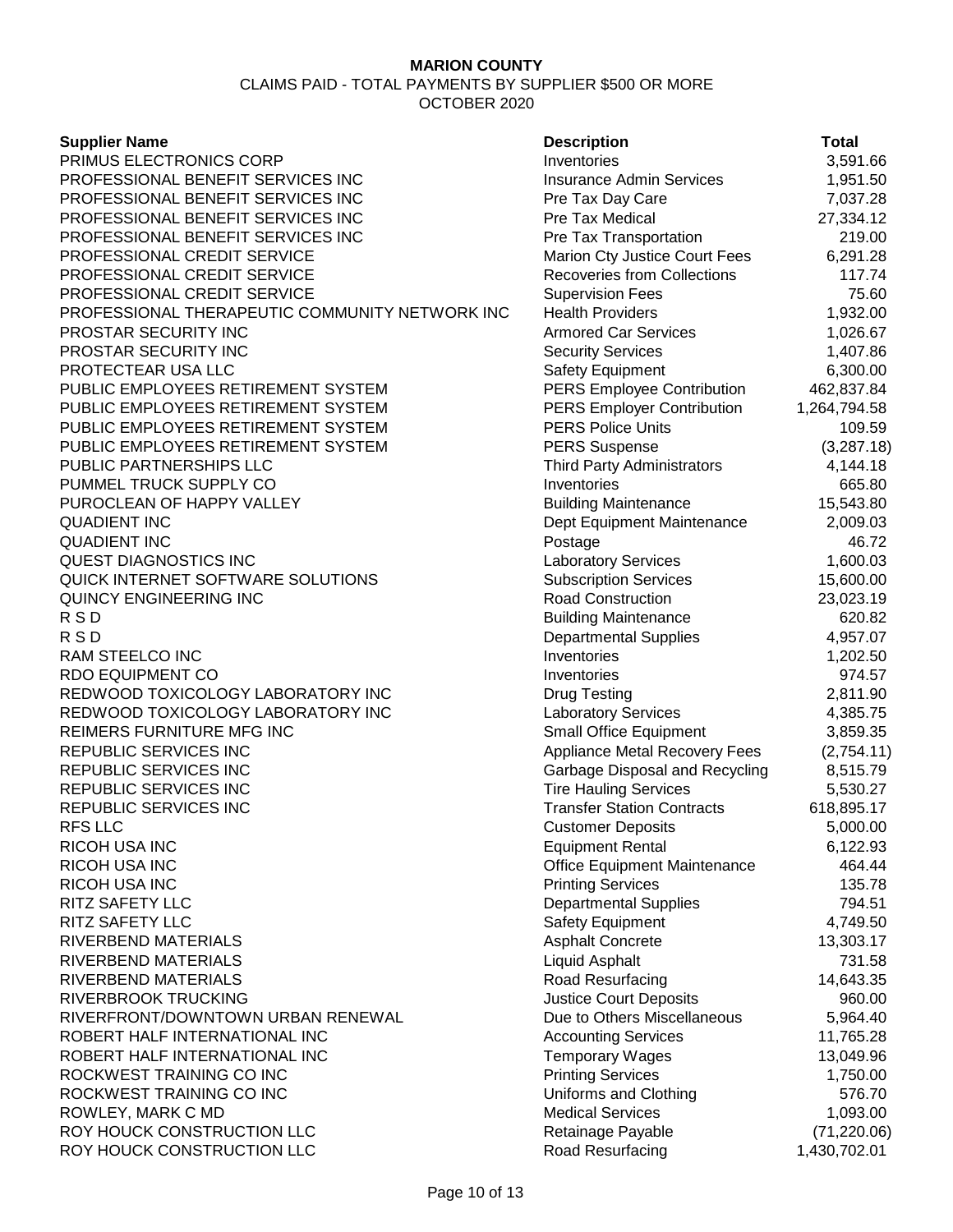CLAIMS PAID - TOTAL PAYMENTS BY SUPPLIER \$500 OR MORE OCTOBER 2020

### **Supplier Name**

| <b>Supplier Name</b>                 | <b>Description</b>                   | <b>Total</b> |
|--------------------------------------|--------------------------------------|--------------|
| SAFEHAVEN HUMANE SOCIETY             | <b>Veterinary Services</b>           | 890.00       |
| SAFETY-KLEEN SYSTEMS INC             | Dept Equipment Maintenance           | 754.50       |
| SALEM AREA MASS TRANSIT DISTRICT     | Due to Others Miscellaneous          | 19,625.97    |
| SALEM AREA MASS TRANSIT DISTRICT     | <b>Other Contracted Services</b>     | 1,848.00     |
| <b>SALEM CITY OF</b>                 | <b>City Operations and St Lights</b> | 287.04       |
| SALEM CITY OF                        | Conferences                          | 3,000.00     |
| <b>SALEM CITY OF</b>                 | Due to City of Salem                 | 124,718.02   |
| <b>SALEM CITY OF</b>                 | Due to Others Miscellaneous          | 124,619.29   |
| <b>SALEM CITY OF</b>                 | Hazardous Waste Disposal             | 3,044.00     |
| SALEM CITY OF                        | Miscellaneous Expense                | 75.00        |
| SALEM CITY OF                        | <b>Other Contracted Services</b>     | 24,344.28    |
| SALEM CITY OF                        | Sewer                                | 21,304.84    |
| <b>SALEM CITY OF</b>                 | Water                                | 11,811.63    |
| <b>SALEM ELECTRIC</b>                | Electricity                          | 1,971.75     |
| <b>SALEM HEALTH</b>                  | <b>Health Providers</b>              | 30,000.00    |
| <b>SALEM HEALTH</b>                  | <b>Hospital Services</b>             | 4,454.71     |
| <b>SALEM HEALTH</b>                  | Meals                                | 210.00       |
| SALEM PRINTING & BLUEPRINT INC       | <b>Printing Services</b>             | 535.33       |
| SALEM SELF-HELP HOUSING LLC          | <b>Building Rental Private</b>       | 1,950.00     |
| SALEM SUBURBAN FIRE DISTRICT         | Due to Others Miscellaneous          | 1,324.17     |
| SALEM, CITY OF - UR SPECIAL          | Due to Others Miscellaneous          | 4,608.99     |
| SALEM-KEIZER SCHOOL DISTRICT #24J    | Due to Others Miscellaneous          | 207,862.33   |
| SANOFI PASTEUR INC                   | Drugs                                | 505.20       |
| SANOFI PASTEUR INC                   | Vaccines                             | 321.21       |
| SANTIAM CANYON SCHOOL DISTRICT #129J | Due to Others Miscellaneous          | 2,208.75     |
| SATELLITE TRACKING OF PEOPLE LLC     | <b>Other Contracted Services</b>     | 1,568.60     |
| <b>SCOTTS FORESTRY</b>               | <b>Other Contracted Services</b>     | 13,340.80    |
| <b>SCS ENGINEERS</b>                 | <b>Consulting Services</b>           | 4,709.29     |
| SEDCOR                               | <b>Other Contracted Services</b>     | 40,000.00    |
| SEIU LOCAL 503 OR PUBLIC EE UNION    | OPEU 98                              | 1,637.24     |
| SEIU LOCAL 503 OR PUBLIC EE UNION    | <b>OPEU Dues</b>                     | 66,848.09    |
| SEIU LOCAL 503 OR PUBLIC EE UNION    | <b>OPEU Legal</b>                    | 339.33       |
| SEIU LOCAL 503 OR PUBLIC EE UNION    | <b>OPEU Life</b>                     | 1,112.64     |
| SEIU LOCAL 503 OR PUBLIC EE UNION    | <b>OPEU PAC Contribution</b>         | 404.76       |
| SENDIT DIRECT MAIL & FULFILLMENT INC | <b>Building Rental Private</b>       | 280.00       |
| SENDIT DIRECT MAIL & FULFILLMENT INC | <b>Mail Services</b>                 | 12,842.69    |
| SENDIT DIRECT MAIL & FULFILLMENT INC | <b>Printing Services</b>             | 5,905.00     |
| SERVICEMASTER OF SALEM               | <b>Other Contracted Services</b>     | 3,465.18     |
| SERVPRO OF SALEM WEST                | <b>Equipment Rental</b>              | 38,950.00    |
| SERVPRO OF SALEM WEST                | <b>Janitorial Services</b>           | 898.88       |
| SHAW INDUSTRIES INC                  | Remodels and Site Improvements       | 6,428.05     |
| SHI INTERNATIONAL CORP               | <b>Computer Hardware Capital</b>     | 10,814.71    |
| SHI INTERNATIONAL CORP               | Computer Hardware Maintenance        | 1,794.00     |
| SHI INTERNATIONAL CORP               | <b>Computer Software Maintenance</b> | 220,718.40   |
| SHI INTERNATIONAL CORP               | <b>Computers Non Capital</b>         | 13,547.00    |
| SHI INTERNATIONAL CORP               | Software                             | 5,743.63     |
| SHI INTERNATIONAL CORP               | <b>Subscription Services</b>         | 9,095.81     |
| SHOLAR, JOHN MICHAEL                 | <b>Medical Services</b>              | 7,000.00     |
| SIERRA SPRINGS                       | <b>Departmental Supplies</b>         | 535.61       |
| SILVER FALLS LIBRARY DISTRICT        | Due to Others Miscellaneous          | 1,480.41     |
| SILVER FALLS SCHOOL DISTRICT #4J     | Due to Others Miscellaneous          | 21,778.68    |
| SILVERTON CITY OF                    | Due to Others Miscellaneous          | 5,550.81     |
| SILVERTON RURAL FIRE DISTRICT        | Due to Others Miscellaneous          | 3,043.80     |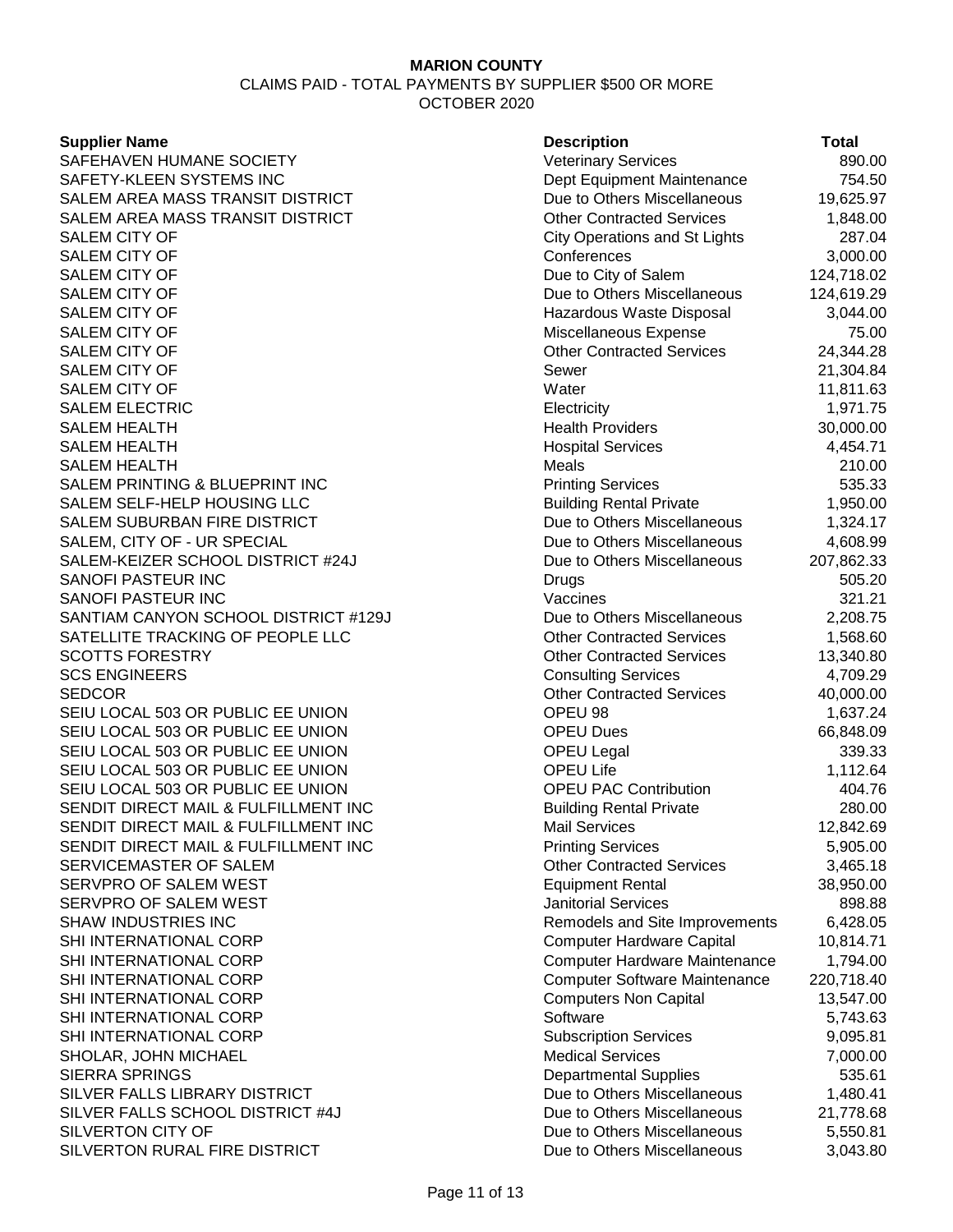CLAIMS PAID - TOTAL PAYMENTS BY SUPPLIER \$500 OR MORE OCTOBER 2020

#### **Supplier Name**

SILVERTON URBAN RENEWAL DISTRICT SITEIMPROVE INC SOARING HEIGHTS RECOVERY HOMES SOLANKY, ONEILL S DDS LLC SORIANO LAW LLC SOUTH WATERFRONT URBAN RENEWAL SPARKLE CLEANERS ST PAUL SCHOOL DISTRICT #45 STANLEY, CLEVE STAPLES CONTRACT & COMMERCIAL INC STAPLES CONTRACT & COMMERCIAL INC STATE OF OREGON JUDICIAL DEPT STATE OF OREGON JUDICIAL DEPT STATE OF OREGON JUDICIAL DEPT STATESMAN JOURNAL STATESMAN JOURNAL STATESMAN JOURNAL STAYTON CITY OF STAYTON CITY OF STAYTON CITY OF STAYTON FIRE DISTRICT SUBLIMITY FIRE DISTRICT SUNBELT RENTALS INC SWEET, CINDY L TEC EQUIPMENT INC TECHNICAL IMAGING SYSTEMS INC **TELELANGUAGE INC** THYSSENKRUPP ELEVATOR CORP THYSSENKRUPP ELEVATOR CORP TICOR TITLE CO **TRACHSEL BODY & PAINT** TRANE US INC TRAVEL SALEM TRINITY SERVICES GROUP INC TRITECH SOFTWARE SYSTEMS **TURNER CITY OF TURNER CITY OF** TURNER FIRE DISTRICT TVW INC 15,563.58 UNION GOSPEL MISSION OF SALEM OR UNITED RENTALS NORTH AMERICA INC UNITED RENTALS NORTH AMERICA INC UNITED WAY OF THE MID WILLAMETTE VALLEY UNIVERSAL FIELD SERVICES INC UNIVERSAL RECYCLING TECHNOLOGIES LLC US FOODS INC US FOODS INC **US POSTAL SERVICE** VALLEY LANDFILLS INC **VERIZON WIRELESS VERIZON WIRELESS** VOYA RETIREMENT INSURANCE & ANNUITY CO VOYA RETIREMENT INSURANCE & ANNUITY CO

| <b>Description</b>                   | Total      |
|--------------------------------------|------------|
| Due to Others Miscellaneous          | 1,103.13   |
| <b>Subscription Services</b>         | 8,250.00   |
| <b>Client Assistance</b>             | 2,903.24   |
| <b>Dental Services</b>               | 4,230.00   |
| Due to State Ct Conciliation         | 1,325.00   |
| Due to Others Miscellaneous          | 573.19     |
| <b>Laundry Services</b>              | 3,168.15   |
| Due to Others Miscellaneous          | 2,439.22   |
| Due to Others Miscellaneous          | 1,952.23   |
| <b>Institutional Supplies</b>        | 467.19     |
| <b>Janitorial Supplies</b>           | 1,598.69   |
| <b>Client Assistance</b>             | 1,187.69   |
| <b>Treatment Court Coordinator</b>   | 72,098.36  |
| <b>Victim Restitution</b>            | 110.43     |
| Advertising                          | 210.50     |
| Publications                         | 308.61     |
| <b>Subscription Services</b>         | 953.05     |
| <b>Building Rental Private</b>       | 200.00     |
| Due to City of Stayton               | 576.75     |
| Due to Others Miscellaneous          | 4,310.56   |
| Due to Others Miscellaneous          | 2,404.67   |
| Due to Others Miscellaneous          | 1,364.74   |
| <b>Equipment Rental</b>              | 1,012.43   |
| <b>Outstanding Checks</b>            | 833.66     |
| Parts                                | 1,413.75   |
| <b>Departmental Supplies</b>         | 2,292.00   |
| <b>Interpreters and Translators</b>  | 737.20     |
| <b>Building Maintenance</b>          | 2,235.03   |
| <b>Elevator Maintenance</b>          | 6,361.17   |
| Due to Others Miscellaneous          | 1,179.30   |
| Vehicle Maintenance                  | 4,049.54   |
| <b>Building Maintenance</b>          | 4,061.78   |
| <b>Other Contracted Services</b>     | 62,500.00  |
| <b>Food Services</b>                 | 75,472.07  |
| <b>Computer Software Maintenance</b> | 1,458.61   |
| Due to City of Turner                | 50.58      |
| Due to Others Miscellaneous          | 976.82     |
| Due to Others Miscellaneous          | 2,105.80   |
| <b>Janitorial Services</b>           | 15,563.58  |
| <b>Housing Subsidies</b>             | 1,850.61   |
| <b>Field Supplies</b>                | 108.00     |
| Inventories                          | 392.95     |
| <b>United Way</b>                    | 594.50     |
| <b>Bridge Construction</b>           | 1,334.50   |
| <b>Other Contracted Services</b>     | 2,201.59   |
| <b>Departmental Supplies</b>         | 20.73      |
| Inventories                          | 3,504.26   |
| Postage                              | 7,050.00   |
| <b>Ash Hauling Services</b>          | 124,218.33 |
| <b>Cellular Phones</b>               | 55,273.07  |
| Data Connections                     | 20,877.13  |
| 401K County Portion                  | 60,455.74  |
| 401K Employee Portion                | 34,781.98  |